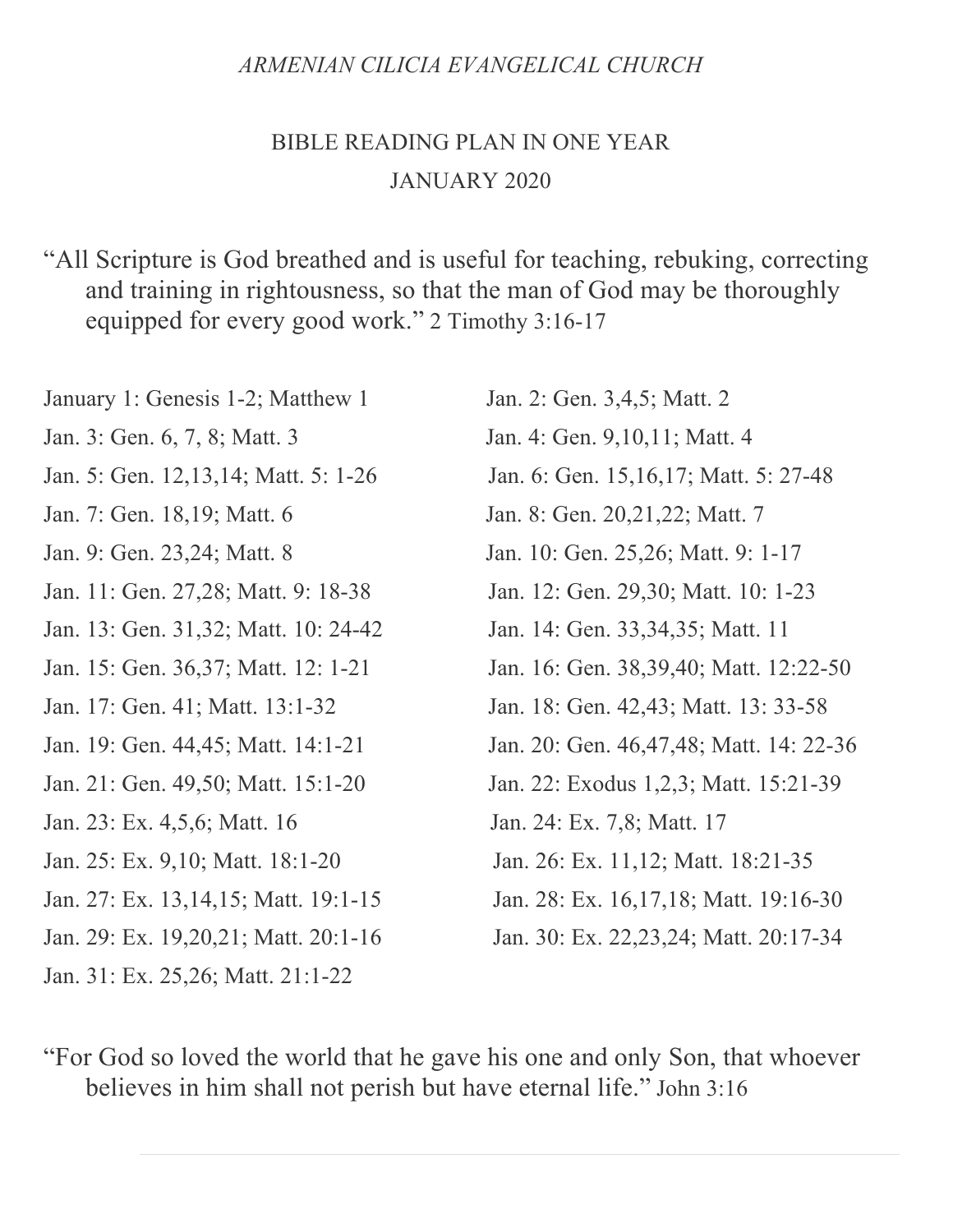### ՀԱՅ ԿԻԼԻԿԻԱ ԱՒԵՏԱՐԱՆԱԿԱՆ ԵԿԵՂԵՑԻ

## ԱՍՏՈՒԱԾԱՇՈՒՆՉԸ ԿԱՐԴԱԼ ՄԷԿ ՏԱՐՈՒԱՅ ԸՆԹԱՑՔԻՆ ՅՈՒՆՈՒԱՐ 2020

«Բոլոր Գիրքը Աստուծոյ շունչն է եւ օգտակար՝ է սորվեցնելու, յանդիմանելու, շտկելու եւ արդարութեան մէջ խրատելու համար, որպէս զի Աստուծոյ մարդը կատարեալ ըլլայ՝ ամէն բարի գործերու պատրաստուած։» 2 Տիմոթէոս 3.16-17

Յունուար 1: Ծննդոց 1:2; Մատթէոս 1 Յուն. 2: Ծննդ.3,4,5; Մատթ.2 Յուն. 3: Ծննդ.6,7, 8; Մատթ. 3 Յուն. 4: Ծննդ.9,10,11; Մատթ. 4 Յուն. 5: Ծննդ.12,13,14; Մատթ. 5.1-26 Յուն. 6: Ծննդ.15,16,17; Մատթ. 5.27-48 Յուն. 7: Ծննդ. 18, 19; Մատթ. 6 Յուն. 8: Ծննդ.20,21,22; Մատթ. 7 Յուն. 9: Ծննդ. 23,24; Մատթ. 8 Յուն.10: Ծննդ.25,26; Մատթ. 9.1-17 Յուն.11: Ծննդ.27,28; Մատթ. 9.18-38 Յուն.12: Ծննդ.29,30; Մատթ.10.1-23 Յուն.13: Ծննդ.31,32; Մատթ.10.24-42 Յուն.14: Ծննդ.33,34,35; Մատթ.11 Յուն.15: Ծննդ.36,37; Մատթ.12.1-21 Յուն.16: Ծննդ.38,39,40; Մատթ.12.22-50 Յուն.17: Ծննդ.41; Մատթ.13.1-32 Յուն.18: Ծննդ.42,43; Մատթ.13.33-58 Յուն.19: Ծննդ.44,45; Մատթ.14.1-21 Յուն.20: Ծննդ.46,47,48; Մատթ.14.22-36 Յուն.21: Ծննդ.49,50; Մատթ.15.1-20 Յուն. 22: Ելից 1,2,3; Մատթ.15.21-39 Յուն.23: Ելից 4,5,6; Մատթ.16 Յուն.24: Ելից 7,8; Մատթ.17 Յուն.25: Ելից 9,10; Մատթ.18.1-20 Յուն.26: Ելից 11,12; Մատթ.18.21-35 Յուն.27: Ելից 13,14,15; Մատթ.19.1-15 Յուն.28: Ելից 16,17,18; Մատթ.19.16-30 Յուն.29: Ելից 19,20,21; Մատթ. 20.1-16 Յուն.30: Ելից 22,23,24; Մատթ.20.17-34 Յուն.31: Ելից 25,26; Մատթ. 21.1-22

«Վասնզի Աստուած այնպէս սիրեց աշխարհը, մինչեւ իր միածին Որդին տուաւ, որպէս զի ամէն ո՛վ որ անոր հաւատայ՝ չկորսուի, հապա յաւիտենական կեանք ունենայ։» Յովհաննու 3.16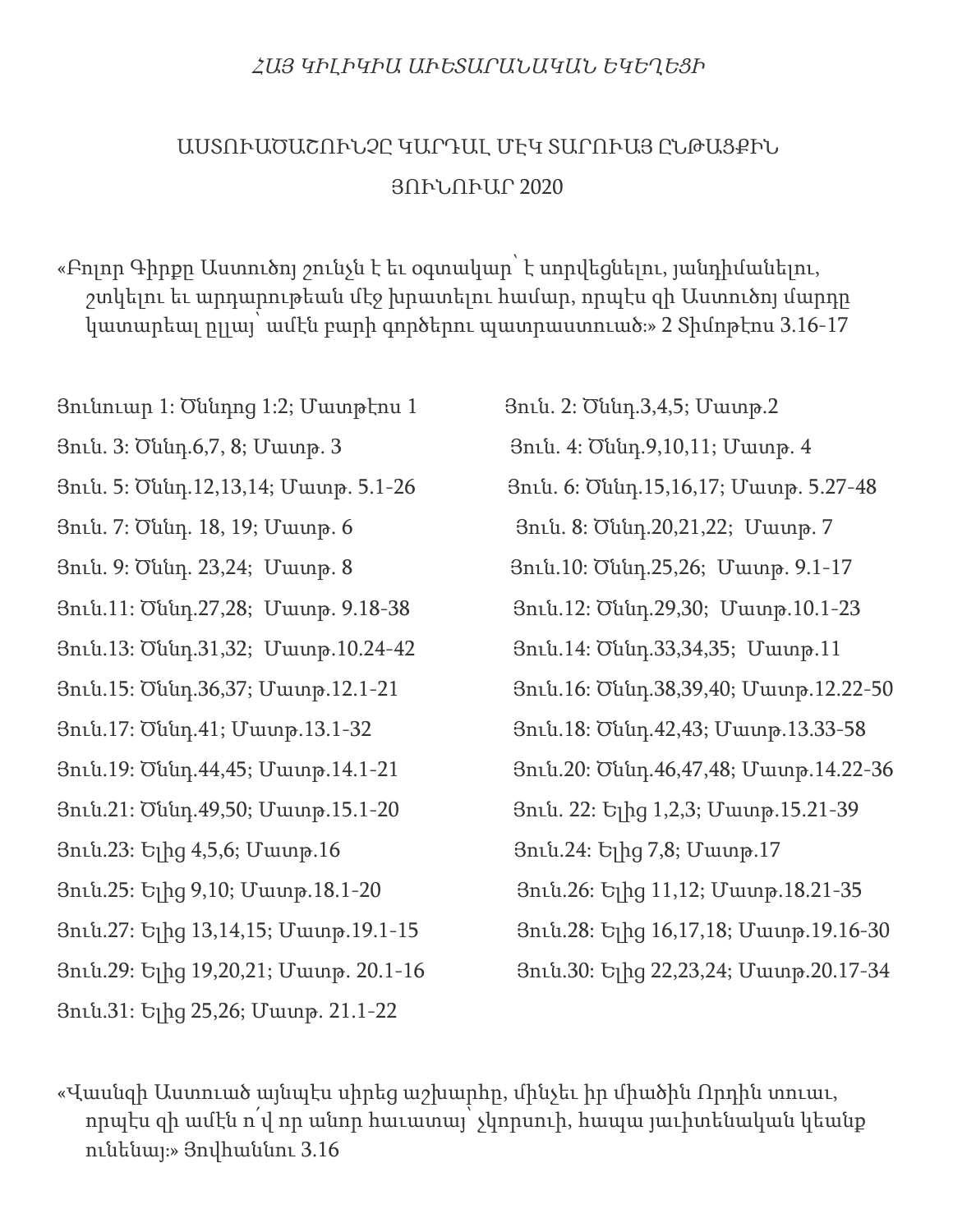### *ARMENIAN CILICIA EVANGELICAL CHURCH*

## BIBLE READING PLAN IN ONE YEAR FEBRUARY 2020

"All Scripture is God breathed and is useful for teaching, rebuking, correcting and training in rightousness, so that the man of God may be thoroughly equipped for every good work." 2 Timothy 3:16-17

| February1: Exodus 27, 28; Matthew 21: 23-46 | Feb. 2: Ex. 29, 30; Matt. 22: 1-22       |
|---------------------------------------------|------------------------------------------|
| Feb. 3: Ex. 31, 32, 33; Matt. 22: 23-46     | Feb. 4: Ex. 34, 35, 36; Matt. 23: 1-22   |
| Feb. 5: Ex. 37, 38; Matt. 23: 23-29         | Feb. 6: Ex. 39, 40; Matt. 24: 1-22       |
| Feb. 7: Leveticus 1, 2, 3; Matt. 24: 23-51  | Feb. 8: Lev. 4, 5, 6; Matt. 25: 1-30     |
| Feb. 9: Lev. 7, 8, 9; Matt. 25: 31-46       | Feb. 10: Lev. 10, 11, 12; Matt. 26: 1-19 |
| Feb.11: Lev. 13; Matt. 26: 20-54            | Feb.12: Lev.14; Matt. 26: 55-75          |
| Feb.13: Lev.15,16,17; Matt. 27: 1-31        | Feb. 14: Lev. 18, 19; Matt. 27: 32-66    |
| Feb.15: Lev. 20, 21; Matt. 28               | Feb.16: Lev. 22, 23; Mark 1: 1-22        |
| Feb.17: Lev. 24, 25; Mk.1:23-45             | Feb. 18: Lev. 26, 27; Mk. 2              |
| Feb. 19: Numbers 1, 2; Mk. 3:1-21           | Feb. 20: Num. 3, 4; Mk. 3: 22-35         |
| Feb. 21: Num. 5, 6; Mk. 4:1-20              | Feb. 22: Num. 7; Mk. 4: 21-41            |
| Feb. 23: Num. 8, 9, 10; Mk. 5:1-20          | Feb. 24: Num. 11, 12, 13; Mk. 5: 21-43   |
| Feb. 25: Num. 14, 15; Mk. 6:1-32            | Feb. 26: Num. 16, 17; Mk. 6: 33-56       |
| Feb. 27: Num. 18, 19, 20; Mk. 7:1-13        | Feb. 28: Num. 21, 22, 23; Mk.7:14-37     |
| Feb. 29: Num. 24, 25, 26, 27; Mk. 8:1-38    |                                          |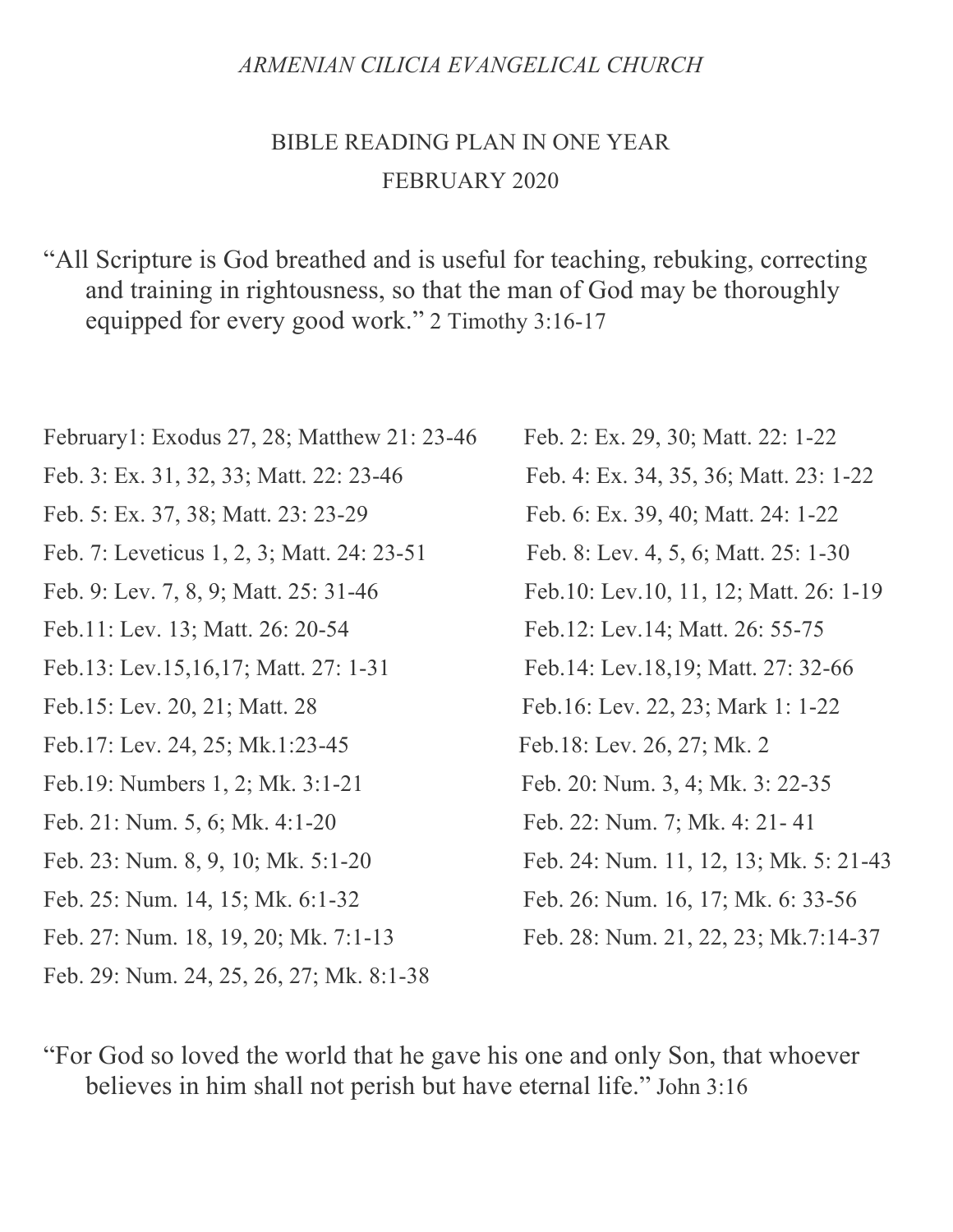#### ՀԱՅ ԿԻԼԻԿԻԱ ԱՒԵՏԱՐԱՆԱԿԱՆ ԵԿԵՂԵՑԻ

## ԱՍՏՈՒԱԾԱՇՈՒՆՉԸ ԿԱՐԴԱԼ ՄԷԿ ՏԱՐՈՒԱՅ ԸՆԹԱՑՔԻՆ ՓԵՏՐՈՒԱՐ 2020

«Բոլոր Գիրքը Աստուծոյ շունչն է եւ օգտակար՝ է սորվեցնելու, յանդիմանելու, շտկելու եւ արդարութեան մէջ խրատելու համար, որպէս զի Աստուծոյ մարդը կատարեալ ըլլայ՝ ամէն բարի գործերու պատրաստուած։» 2 Տիմոթէոս 3.16-17

- Փետրուար 1: Ելից 27, 28; Մատթ. 21. 23-46 Փետր. 2: Ելից 29, 30; Մատթ. 22. 1-22
- Փետր. 3: Ելից 31, 32, 33; Մատթ. 22. 23-46 Փետր. 4: Ելից 34, 35, 36; Մատթ. 23.1-22
- 
- Փետր. 7: Ղեւտացւոց 1, 2, 3; Մատթ. 24. 23-51 Փետր. 8: Ղեւ. 4, 5, 6; Մատթ. 25.1-30
- Փետր. 9: Ղեւ. 7, 8, 9; Մատթ. 25. 31-46 Փետր.10: Ղեւ.10,11,12; Մատթ. 26.1-19
- Փետր.11: Ղեւ. 13; Մատթ. 26. 20-54 Փետր.12: Ղեւ.14; Մատթ. 26. 55-75
- 
- Փետր.15: Ղեւ. 20, 21; Մատթ. 28 Փետր.16: Ղեւ. 22, 23; Մարկոս 1.1-22
- Փետր.17: Ղեւ. 24, 25; Մարկ. 1. 23-45 Փետր.18: Ղեւ. 26, 27; Մարկ. 2
- Փետր.19: Թուոց 1, 2; Մարկ. 3.1-21 Փետր. 20: Թուոց 3, 4; Մարկ.3. 22-35
- Փետր. 21: Թուոց 5, 6; Մարկ. 4.1-20 Փետր. 22: Թուոց 7; Մարկ. 4.21-41
- Փետր. 23: Թուոց 8, 9, 10; Մարկ. 5. 1-20 Փետր. 24: Թուոց 11,12,13; Մարկ. 5. 21-43
- 
- 
- Փետր. 25: Թուոց 14, 15; Մարկ. 6. 1-32 Փետր. 26: Թուոց 16, 17; Մարկ. 6. 33-56
	-
- Փետր. 29: Թուոց 24, 25, 26, 27; Մարկ. 8. 1-38
- «Վասնզի Աստուած այնպէս սիրեց աշխարհը, մինչեւ իր միածին Որդին տուաւ, որպէս զի ամէն ո՛վ որ անոր հաւատայ՝ չկորսուի, հապա յաւիտենական կեանք ունենայ։» Յովհաննու 3.16
- 
- 
- Փետր. 5: Ելից 37, 38; Մատթ. 23. 23-29 Փետր. 6: Ելից 39, 40; Մատթ. 24.1-22
	-
	- -
- Փետր.13: Ղեւ.15,16,17; Մատթ.27.1-31 Փետր.14: Ղեւ.18, 19; Մատթ. 27. 32-66
	- -
	- -
	- -
- Փետր. 27: Թուոց 18, 19, 20; Մարկ. 7. 1-13 Փետր. 28: Թուոց 21, 22, 23; Մարկ. 7. 14-37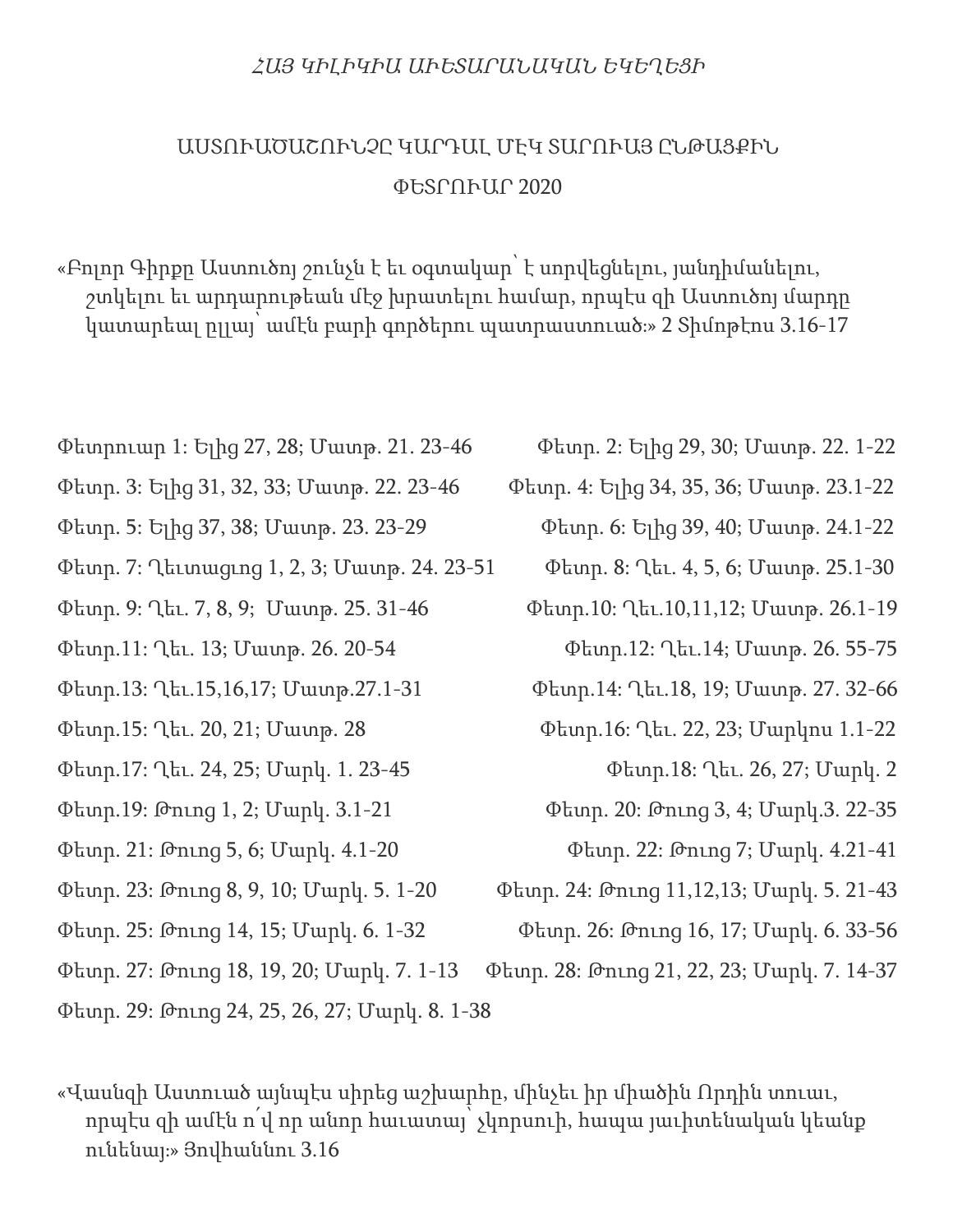### *ARMENIAN CILICIA EVANGELICAL CHURCH*

### BIBLE READING PLAN IN ONE YEAR MARCH 2020

"All Scripture is God breathed and is useful for teaching, rebuking, correcting and training in rightousness, so that the man of God may be thoroughly equipped for every good work." 2 Timothy 3:16-17

March 1: Numbers 28, 29; Mark 9: 1-29 March 2: Numbers 30, 31; Mark 9: 30-50 March 3: Num. 32, 33; Mk.10: 1-31 March 4: Num. 34, 35, 36; Mk.10: 32-52 March 5: Deuteronomy 1, 2; Mk.11: 1-19 March 6: Deut. 3, 4; Mk.11: 20-33 March 7: Deut. 5, 6, 7; Mk.12:1-27 March 8: Deut. 8, 9, 10; Mk. 12: 28-44 March 9: Deut. 11, 12, 13; Mk.13: 1-13 March 10: Deut.14, 15, 16; Mk.13:14-37 March 11: Deut. 17, 18, 19; Mk.14: 1-25 March 12: Deut. 20, 21, 22; Mk.14: 26-50 March 13: Deut. 23, 24, 25; Mk. 14: 51-72 March 14: Deut. 26, 27; Mk. 15: 1-26 March 15: Deut. 28; Mk.15: 27-47 March 16: Deut. 29, 30; Mk. 16 March 17: Deut. 31, 32; Luke 1: 1-23 March 18: Deut. 33, 34; Lk. 1: 24-56 March 19: Joshua 1, 2, 3; Lk. 1: 57-80 March 20: Josh. 4, 5, 6; Lk. 2: 1-24 March 21: Josh. 7, 8; Lk. 2: 25-52 March 22: Josh. 9,10; Lk. 3 March 23: Josh. 11, 12, 13; Lk. 4: 1-32 March 24: Josh.14, 15; Lk. 4: 33- 44 March 25: Josh. 16, 17, 18; Lk. 5: 1-16 March 26: Josh. 19, 20; Lk. 5:17-39 March 27: Josh. 21, 22; Lk. 6: 1-26 March 28: Josh. 23, 24; Lk. 6: 27- 49 March 29: Judges 1, 2; Lk. 7:1-30 March 30: Judg. 3, 4, 5; Lk. 7: 31-50 March 31: Judg. 6,7; Lk. 8:1-21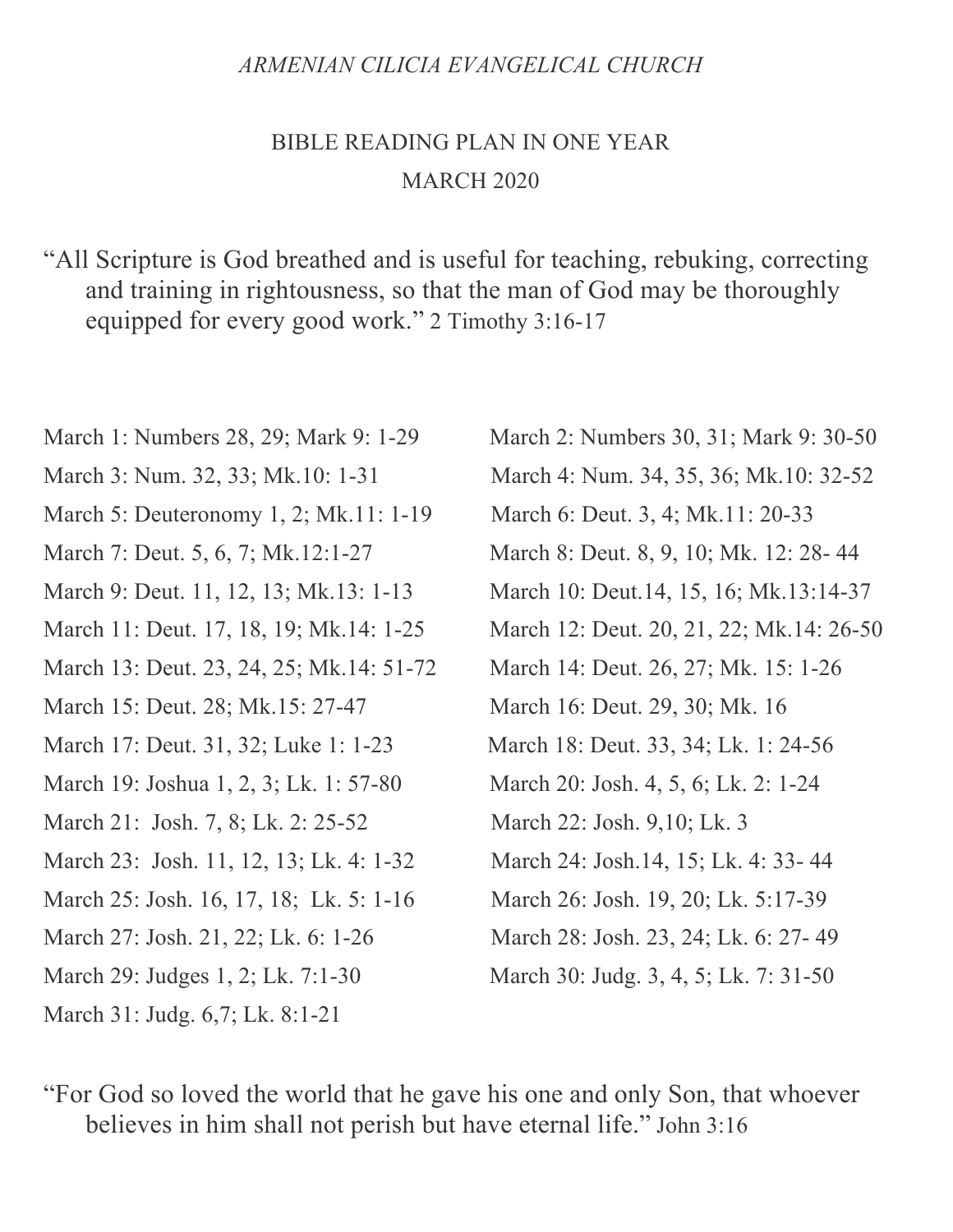#### ՀԱՅ ԿԻԼԻԿԻԱ ԱՒԵՏԱՐԱՆԱԿԱՆ ԵԿԵՂԵՑԻ

## ԱՍՏՈՒԱԾԱՇՈՒՆՉԸ ԿԱՐԴԱԼ ՄԷԿ ՏԱՐՈՒԱՅ ԸՆԹԱՑՔԻՆ ՄԱՐՏ 2020

«Բոլոր Գիրքը Աստուծոյ շունչն է եւ օգտակար՝ է սորվեցնելու, յանդիմանելու, շտկելու եւ արդարութեան մէջ խրատելու համար, որպէս զի Աստուծոյ մարդը կատարեալ ըլլայ՝ ամէն բարի գործերու պատրաստուած։» 2 Տիմոթէոս 3.16-17

- Մարտ 1: Թուոց 28, 29; Մարկոս 9.1-29 Մարտ 2: Թուոց 30, 31; Մարկ. 9. 30-50
- 
- Մարտ 5: Բ. Օրինաց 1, 2; Մարկ.11.1-19 Մարտ 6: Բ. Օր. 3, 4; Մարկ.11. 20-33
- 
- 
- 
- Մարտ 13: Բ. Օր. 23, 24, 25; Մարկ.14. 51-72 Մարտ 14: Բ. Օր. 26, 27; Մարկ.15. 1-26
- Մարտ 15: Բ. Օր. 28; Մարկ.15. 27-47 Մարտ 16: Բ. Օր. 29, 30; Մարկ.16
- 
- Մարտ 19: Յեսուայ 1, 2, 3; Ղուկ. 1. 57-80 Մարտ 20: Յես. 4, 5, 6; Ղուկ. 2. 1-24
- Մարտ 21: Յես. 7, 8; Ղուկ. 2. 25-52 Մարտ 22: Յես.9,10; Ղուկ. 3
- Մարտ 23: Յես. 11, 12, 13; Ղուկ. 4. 1-32 Մարտ 24: Յես.14, 15; Ղուկ. 4. 33-44
- Մարտ 25: Յես. 16, 17, 18; Ղուկ. 5. 1-16 Մարտ 26: Յես. 19, 20; Ղուկ. 5. 17-39
- 
- Մարտ 29: Դատաւորաց 1, 2; Ղուկ. 7. 1-30 Մարտ 30: Դատ. 3, 4, 5; Ղուկ. 7. 31-50

Մարտ 31: Դատ. 6, 7; Ղուկ. 8. 1-21

- 
- Մարտ 3: Թուոց 32, 33; Մարկ.10.1-31 Մարտ 4: Թուոց 34, 35, 36; Մարկ.10. 32-52
	-
- Մարտ 7: Բ. Օր. 5, 6, 7; Մարկ.12.1-27 Մարտ 8: Բ. Օր. 8, 9, 10; Մարկ.12. 28-44
- Մարտ 9: Բ. Օր. 11, 12, 13; Մարկ.13.1-13 Մարտ 10: Բ. Օր.14, 15, 16; Մարկ.13.14-37
- Մարտ 11: Բ. Օր.17, 18, 19; Մարկ.14.1-25 Մարտ 12: Բ. Օր. 20, 21, 22; Մարկ.14. 26-50
	-
- Մարտ 17: Բ. Օր. 31, 32; Ղուկաս 1.1-23 Մարտ 18: Բ. Օր. 33, 34; Ղուկ. 1. 24-56
	- -
	-
	-
- Մարտ 27: Յես. 21, 22; Ղուկ. 6. 1-26 Մարտ 28: Յես. 23, 24; Ղուկ. 6. 27-49
	-

«Վասնզի Աստուած այնպէս սիրեց աշխարհը, մինչեւ իր միածին Որդին տուաւ, որպէս զի ամէն ո՛վ որ անոր հաւատայ՝ չկորսուի, հապա յաւիտենական կեանք ունենայ։» Յովհաննու 3.16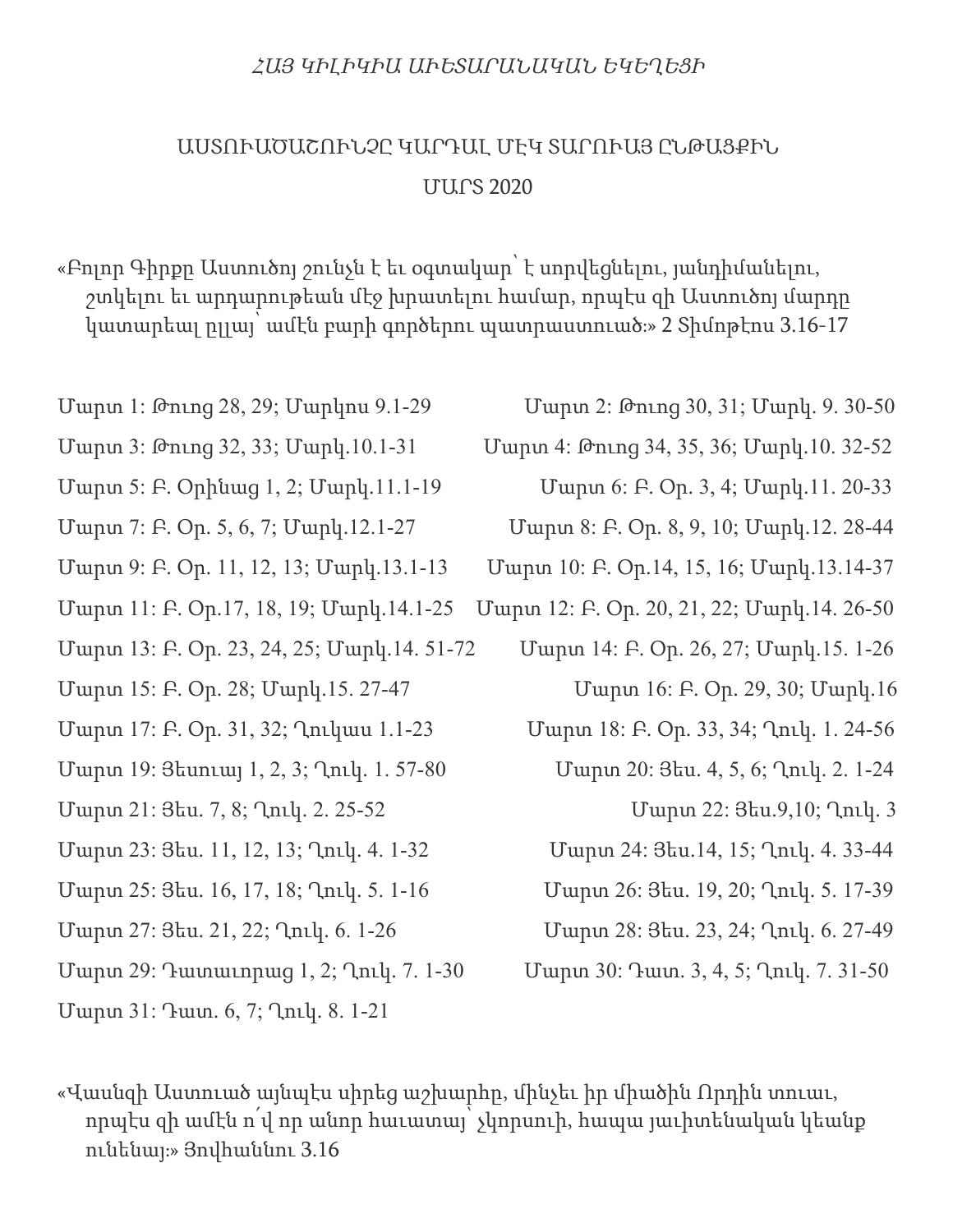## BIBLE READING PLAN IN ONE YEAR APRIL 2020

"All Scripture is God breathed and is useful for teaching, rebuking, correcting and training in rightousness, so that the man of God may be thoroughly equipped for every good work." 2 Timothy 3:16-17

- 
- 
- 
- 
- 
- April 13: 1 Sam. 15, 16; Lk. 14: 25-35 April 14: 1 Sam. 17, 18; Lk. 15: 1-10
- 
- 
- 
- 
- 
- 
- 
- April 29: 2 Sam. 23, 24; Lk. 22: 31-53 April 30: 1 Kings 1, 2; Lk. 22: 54 -71
- April 1: Judges 8, 9; Luke 8: 22-56 April 2: Judg. 10, 11; Lk. 9: 1-36
- April 3: Judg. 12, 13, 14; Lk. 9: 37-62 April 4: Judg. 15, 16, 17; Lk. 10: 1-24
- April 5: Judg. 18, 19; Lk. 10: 25-42 April 6: Judg. 20, 21; Lk. 11: 1-28
- April 7: Ruth 1, 2, 3, 4; Lk. 11: 29-54 April 8: 1 Samuel 1, 2, 3; Lk. 12: 1-34
- April 9: 1 Sam. 4, 5, 6; Lk. 12: 35-59 April 10: 1 Sam. 7, 8, 9; Lk. 13: 1-21
- April 11: 1 Sam. 10, 11, 12; Lk. 13: 22-35 April 12: 1 Sam. 13, 14; Lk. 14: 1-24
	-
- April 15: 1 Sam. 19, 20, 21; Lk. 15: 11-32 April 16: 1 Sam. 22, 23, 24; Lk. 16: 1-18
- April 17: 1 Sam. 25, 26; Lk. 16: 19-31 April 18: 1 Sam. 27, 28, 29; Lk. 17: 1-19
- April 19: 1 Sam. 30, 31; Lk. 17: 20-37 April 20: 2 Samuel 1, 2, 3; Lk. 18: 1-17
- April 21: 2 Sam. 4, 5, 6; Lk. 18: 18-43 April 22: 2 Sam. 7, 8, 9; Lk. 19: 1-28
- April 23: 2 Sam. 10, 11, 12; Lk. 19: 1-28 April 24: 2 Sam. 13, 14; Lk. 20: 1-26
- April 25: 2 Sam. 15, 16; Lk. 20: 27-46 April 26: 2 Sam. 17, 18; Lk. 21: 1-19
- April 27: 2 Sam. 19, 20; Lk. 21: 20-38 April 28: 2 Sam. 21, 22; Lk. 22: 1-30
	-